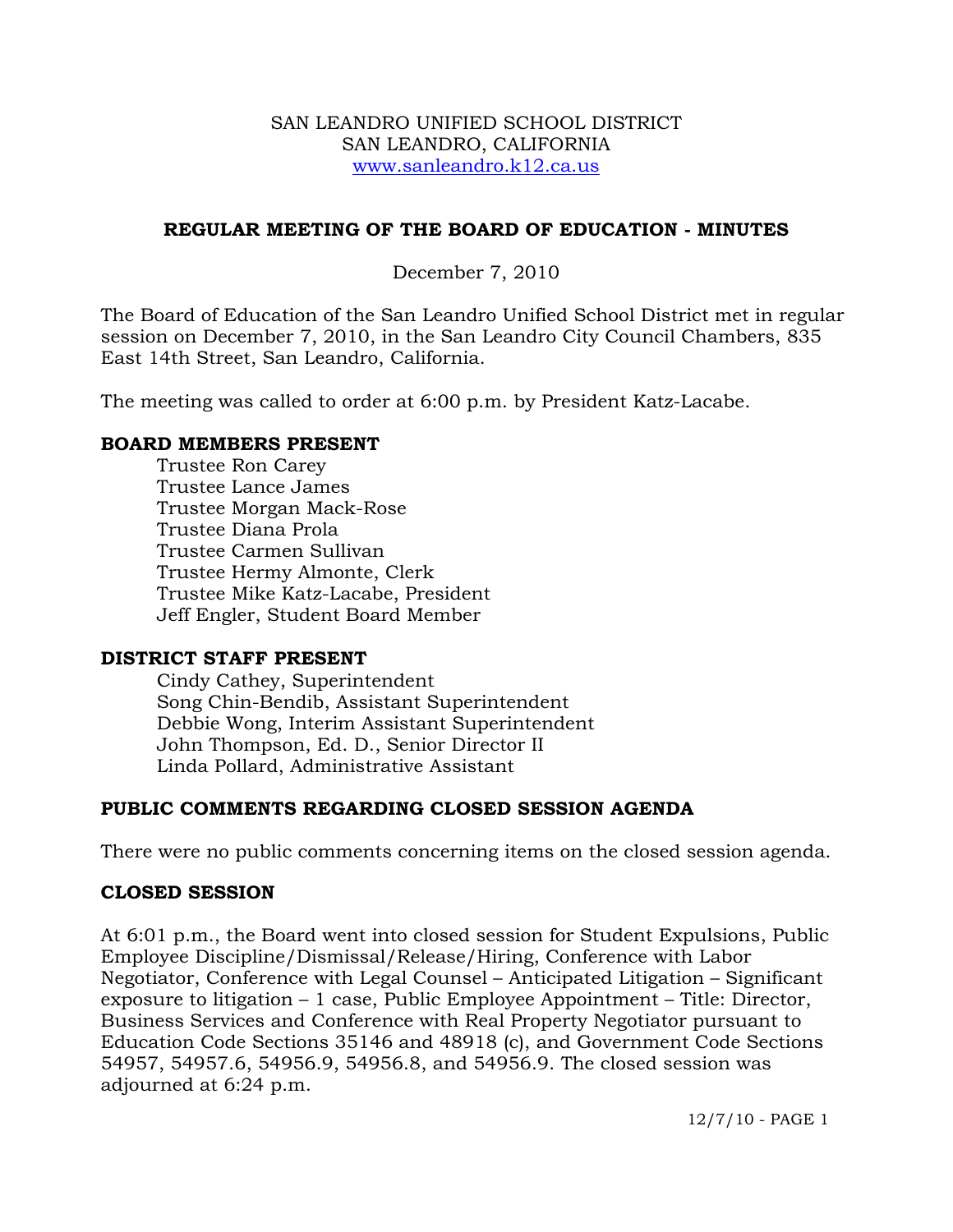A reception was held immediately following closed session welcoming newly appointed Board member Ron Carey, elected Board member Lance James and reelected Board member Mike Katz-Lacabe.

The Board returned to open session at 7:05 p.m. with the Pledge of Allegiance to the Flag. President Katz-Lacabe said the Board had been in closed session where no reportable action was taken.

### **SWEARING IN OF NEWLY APPOINTED, ELECTED, RE-ELECTED BOARD MEMBERS**

As is the custom, each Board member-elect selected the individual to administer the oath. Ron Carey was sworn in by San Leandro High School Principal Linda Granger; Lance James was sworn in by Board President Mike Katz-Lacabe, and Mike Katz-Lacabe was sworn in by Alameda Superior Court Judge Dennis Hayashi.

Trustee Carey thanked his family for their support and encouragement to fulfill this position, adding that he will do his best.

Trustee James stated that he was honored to be here and thanked the voters of San Leandro, his family, friends, and colleagues for their support, trust, and confidence. He commented that the next four years certainly will be challenging for all of us; however was positive that the Board, administration, teachers, staff and students will continue working together for the betterment of the San Leandro Unified School District.

Trustee Katz-Lacabe thanked Judge Hayashi for swearing him in and acknowledged former Board trustees Lisa Hague and Pauline Cutter, Mayor-elect Stephen Cassidy and City Councilmember Michael Gregory who were in attendance. Trustee Katz-Lacabe expressed his excitement on embarking upon another four years on the San Leandro Board and looked forward to working with the new City Council stating that "together we are going to do great things in the next few years."

### **APPROVAL OF AGENDA**

On a motion made by Trustee Prola and seconded by Trustee James, the Board approved the agenda for the regular meeting of December 7, 2010, by a 7-0 vote.

### **PUBLIC TESTIMONY ON NON-AGENDA ITEMS**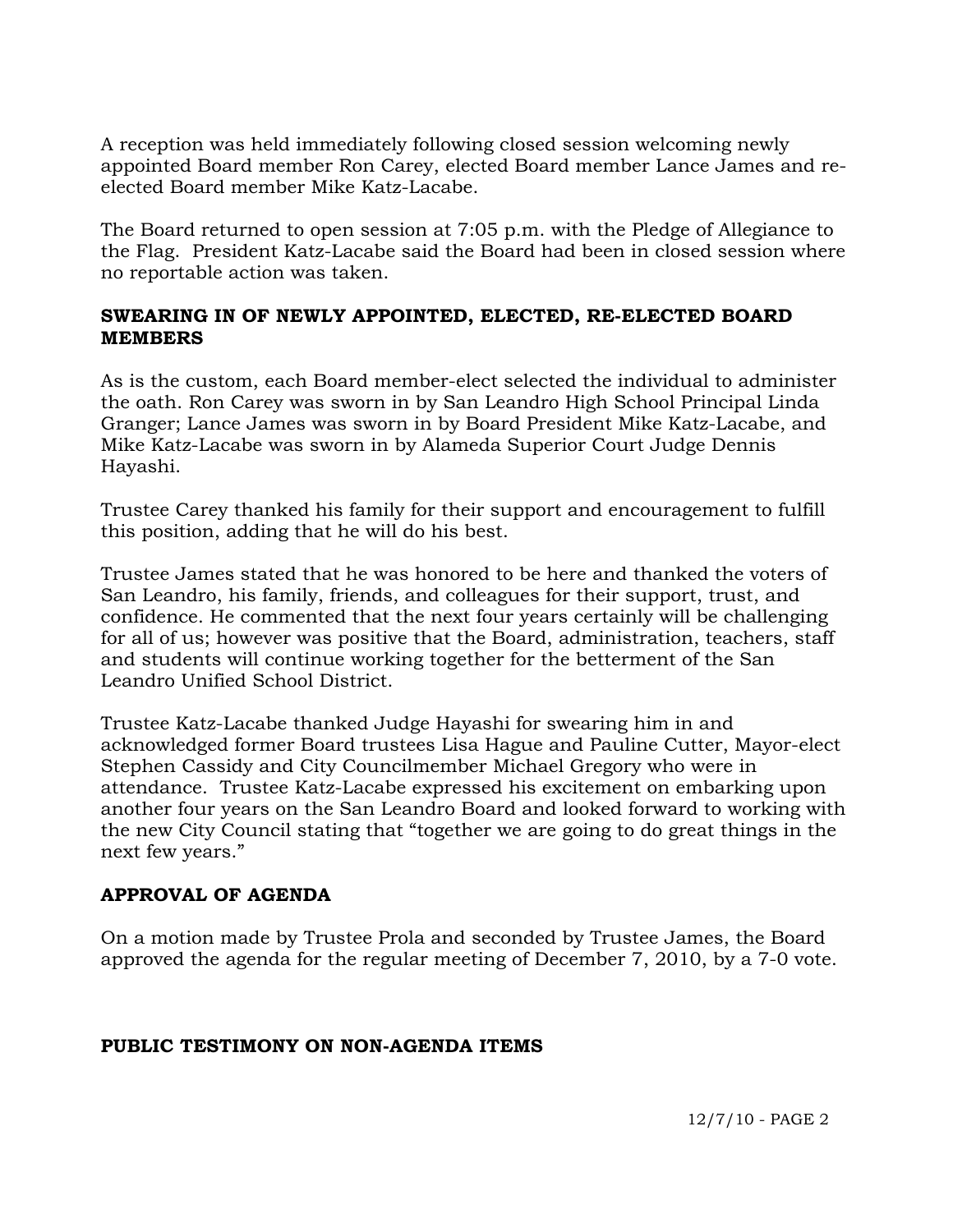- Lorena Montoya, Washington Elementary School 1<sup>st</sup> Grade teacher, addressed the Board on making well-informed decisions regarding cuts for next year. She invited the Board to visit her classroom and see how their decisions can affect the students.
- Mark Hamilton, San Leandro High School counselor, addressed the Board about the vital services that counselors provide our students. Distributing a copy of a snapshot of his caseload for the first quarter of this year and how counseling affects student achievement, he urged the Board to keep counselors.

### **PRESENTATIONS**

San Leandro High School Fred T. Korematsu Campus "I Am Here and Ready for College" Parent Education Program Update

 Debbie Wong, Interim Assistant Superintendent, Educational Services and Jaliza Eagles, GEAR UP Coordinator, along with Consultant Teneh Weller provided a presentation sharing the parent education workshop series, "I Am Here and Ready for College", at the San Leandro Fred T. Korematsu (FTK) Campus. Included in the update was a synopsis of the curriculum, class participation, and parent feedback on the workshop thus far. Highlights included:

- Parent Leadership Program is broken down into seven workshops:
	- 1. Ages and Stages the  $2<sup>nd</sup>$  Decade Parents will understand the different stages of development and what they can do to support their child through the different stages.
	- 2. The Engaged Parent Parents will learn about the support that will be offered to them and their child throughout the year and will discuss the importance of setting high expectations for academic and social performance.
	- 3. Say "No" to Stress Parents will identify their stressors and develop strategies for alleviating stress and will understand the importance of open communication with their child in order to support them through stressful situations.
	- 4. Communication Parents will learn to use effective communication tools with their child, teachers, and others and understand how to communicate in a way that encourages cooperation.
	- 5. Encouraging Cooperation Parents will identify their parenting style and understand how that affects their child's development and will understand how to use family contracts as a method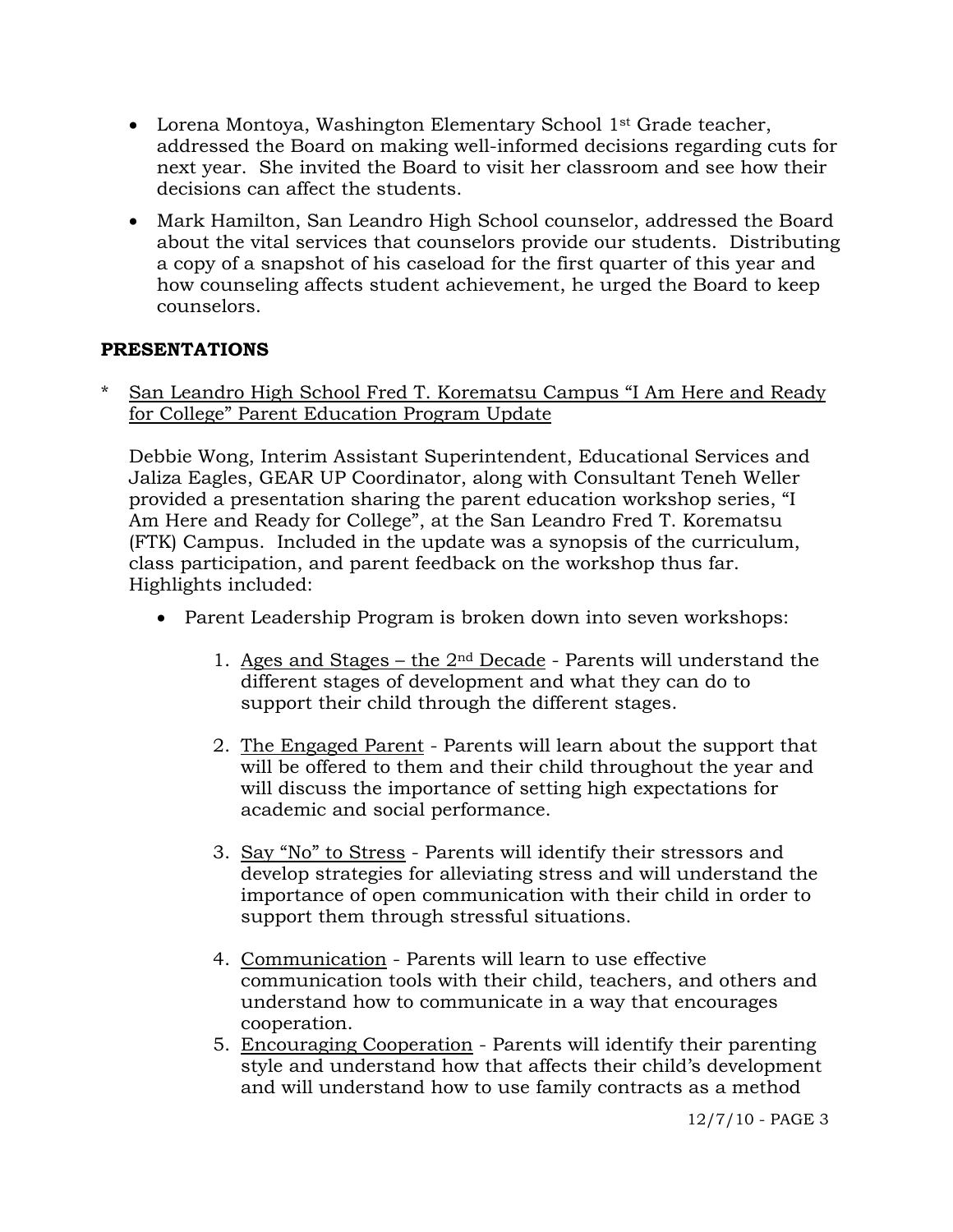for encouraging positive discipline.

- 6. The Partnership Model Parents will understand how to develop positive relationships with their child's teachers and work together to ensure academic excellence, and will learn the importance of partnering. Parents will also receive a short ABI training which allows them access to look at their child's grades and progress in the areas of behavior, attendance and academic performance.
- 7. Graduation Parents and students will come together for the last session and discuss how to consistently monitor academic progress in school, to ensure that students are achieving the A- G requirements. The second half of the evening parents and students will share what they have learned and celebrate their 7-week journey. Each parent will share their vision statements with their family and friends.
- The Parent Leadership fall session was comprised of a very diverse group with 22 English and 20 Spanish-speaking parents representing 50% of the students who fit into the target group of GPA between 1.5- 2.5; 15%, 15% with GPA less than 1.5, and 5% students with GPA above 2.5.
- The winter session will begin February 3, 2011, with 30 parents already making a commitment to attend.

The Board heard testimony from two parents, Elizabeth Becerra and Porche Lombard, who participated in the program and will be graduating on December 16, 2010. They described how this program has benefited them by helping them to better support their child academically, and to better partner with the school.

Staff added that it is the hope that once the grant funding comes to an end, the program will have become a highly integral part of the school so that the curriculum and Parent Liaison will help deliver and sustain the program.

The Board thanked staff for the informative presentation and the parents for sharing their experience.

 Additional questions and suggestions raised by the Board included future funding, posting the information on the website, considering Student Services as a resource for recruitment for parents of suspended or truant students, and including a study skills session for students and parents.

### \* Energy Education

 Energy Education, a company that is based in Dallas, Texas, has saved organizations across the country more than \$2 billion for education. The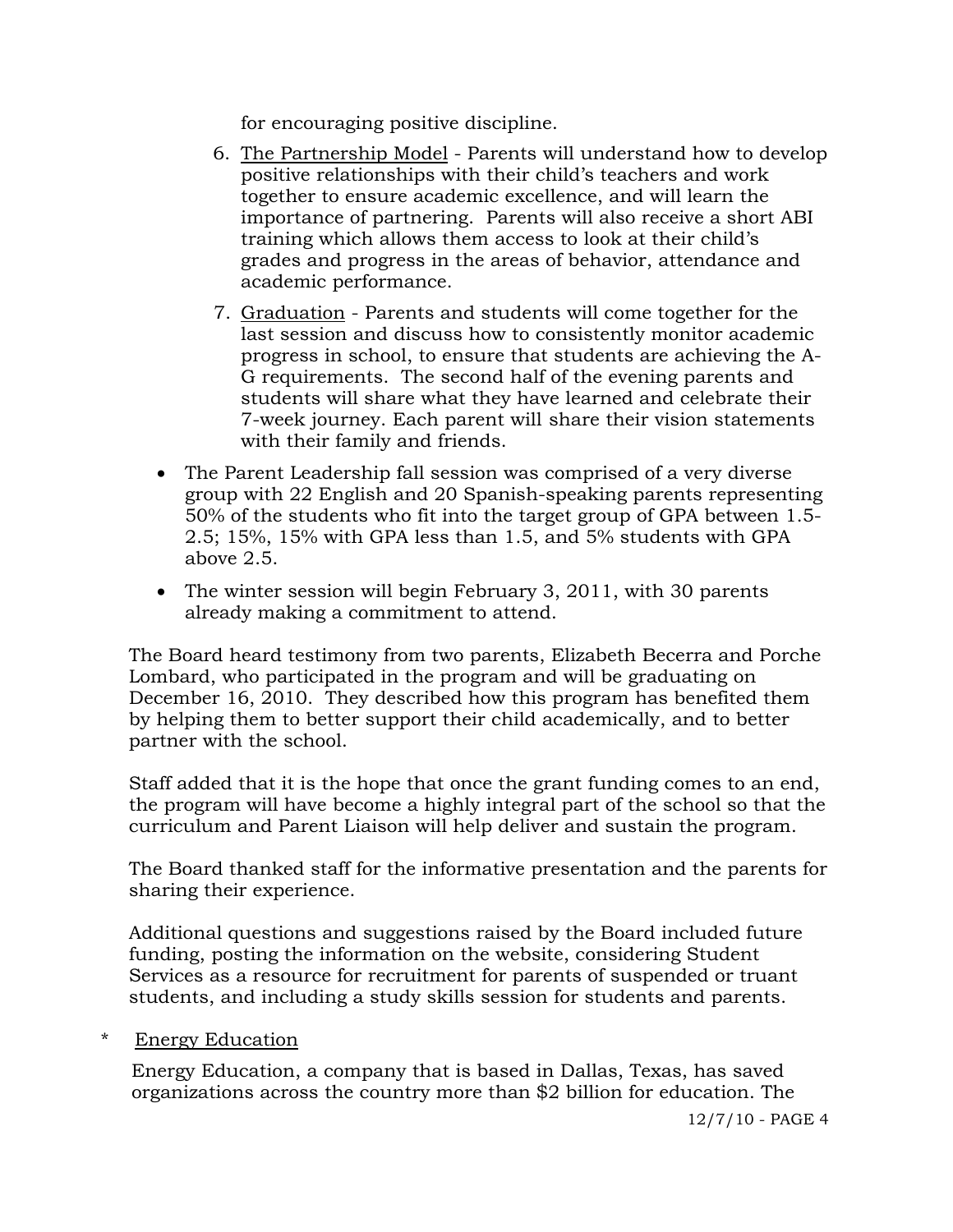savings came from implementing a people-oriented "Transformational Energy Management" process and thus spending less on utility bills. The company provided a presentation to the Facility & Technology Committee on October 8, 2010. The presentation was for informational purposes only, allowing trustees to ask questions. Energy Education has submitted a proposal to the District, which is currently being reviewed by staff and legal counsel. A recommendation for approval of the proposal, if appropriate, will be presented to the Board at a later date.

 Key points of the presentation provided by representatives from Energy Education included:

- No new equipment is needed
- No capital outlay required
- No comfort is sacrificed
- Program funded directly out of your existing utility budget
- The vast majority (well over 90%) of their clients save 20%-30%
- The District keeps the score on the energy-saving costs
- District investment is guaranteed (if they don't save the District at least the cost of their fee, Energy Education will write us a check for the difference each year)
- A net savings of approximately \$3.8M is estimated over 10 years
- After the four-year contract period ends, Energy Education will continue to provide their experience, training and expertise, as long as the District maintains the program
- The program changes habits, thus the savings are sustainable over decades

 The Board asked clarifying questions which were addressed by the presenters. In addition, Trustee Mack-Rose asked if some of the initial Fast Track consultant fees might be covered by the recently-passed Measure M bond. Assistant Superintendent Chin-Bendib indicated that she would research this.

# **REPORTS**

1) Correspondence – Clerk Almonte reported receipt of the following emails from November 19, 2010, to December 6, 2010: From Alameda County Superintendent Sheila Jordan regarding "Freedom Bus Project and Art is Education 2011 Launch"; from Deborah and Kevin Cox regarding "Support the SLHS Libraries While Getting Some Holiday Shopping Done," and "Eat Out for Education"; from Andrew Ehrenfeld regarding "CSBA Reception"; from Wafaa Aborashed regarding "Recent plastic bag ban are you ready San Leandro?"; from Senator Ellen Corbett regarding "Important Consumer News"; from Parents Media regarding "Last chance to enter classroom contest, \$12,500 in prizes"; from Katy McCarthy regarding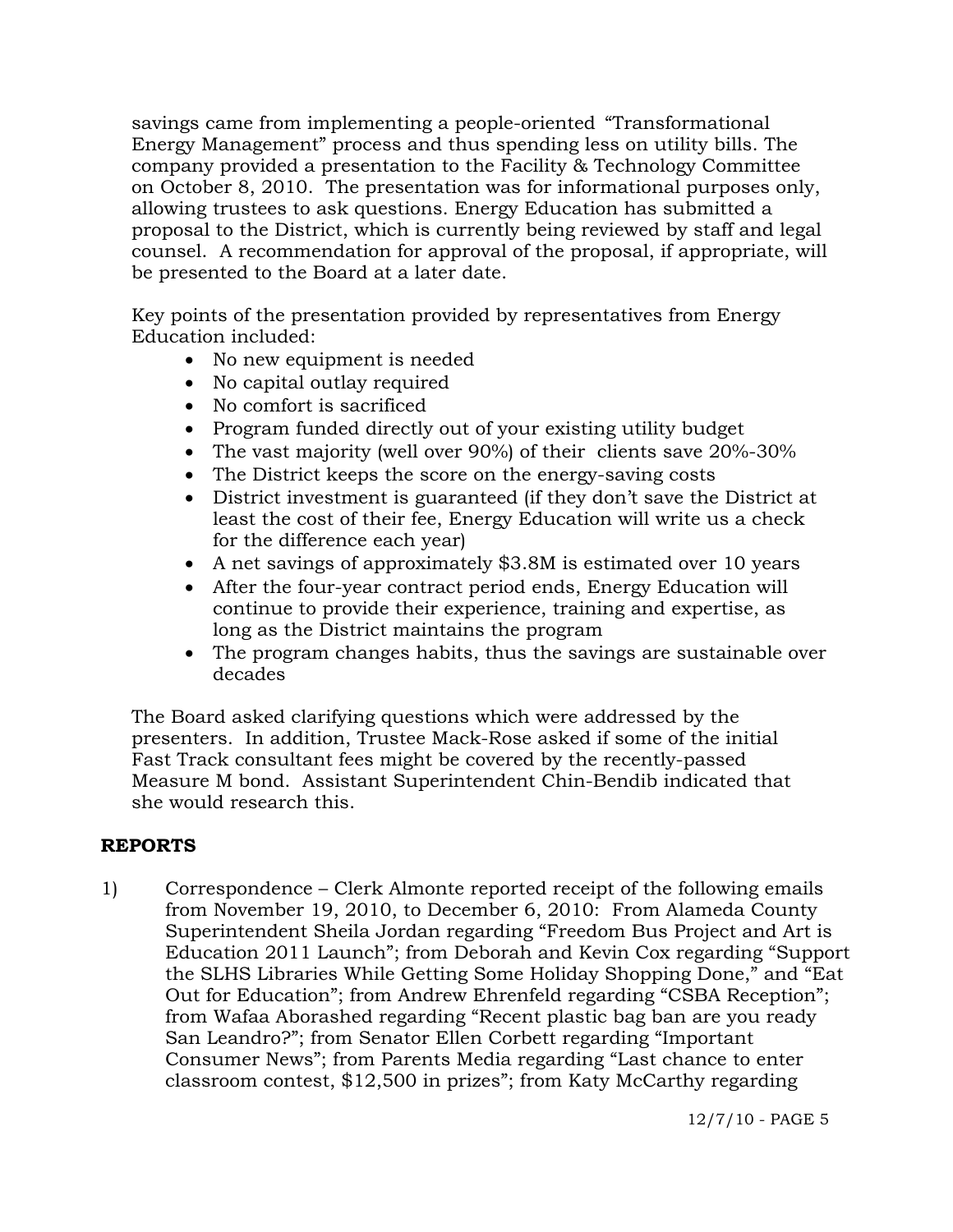"Alane Paul Castro achieves National Board Certification"; from Myrna Hernandez regarding "Washington Elementary Newsletter"; from San Leandro Education Foundation regarding "Eat Out for Education"; from Robin Michel regarding "Please join us December 7th at a reception for Appointed, New and Re-elected Trustees"; from Cynthia Vincent regarding "ACT to eliminate paper tickets"; from Kelly Ball regarding "Parents can sue if schools skimp on P.E."; from Belen Magers regarding "P.I.Q.E. Graduation at John Muir Middle School: You are Invited," and "Memorial for Emily Teo"; from Stephen Cassidy regarding "State education budget and further expected cutbacks – latest dismal news"; from Mike McMahon regarding "California aware press release on the Brown Act"; from Janita Lopez regarding "Woodrow Wilson's Annual Pancake breakfast on December 11; and from California School Boards Association regarding "CSBA call for nomination."

- 2) Student Board Member Report Student Board member Jeff Engler updated the Board on activities at the San Leandro High School main campus and the Fred T. Korematsu Campus.
	- The Winter Ball was last Friday and was very successful
	- Upcoming concerts include:
		- December 6 McKinley Winter Choir Concert
		- December 8 San Leandro High School Band and Jazz Band Winter Concert
		- December 9 San Leandro High School Orchestra/Choir Winter Concert
	- "Every 15 Minutes" Program will be returning to San Leandro High School in April 2011. The program is designed to dramatically instill teenagers with the potentially dangerous consequences of drinking while driving. The first planning meeting is scheduled for December 14 at 3:00 p.m.
- 3) Union Representative Reports There were no reports.
- 4) Superintendent Report Superintendent Cathey welcomed new Board members Trustees Carey and James and congratulated Trustee Katz-Lacabe on his re-election.

The Superintendent attended the California School Boards' Association (CSBA) conference and found it to be very informative. She attended a workshop related to parent empowerment and engagement, and plans on using that information when she convenes the Parent Advisory Committee on January 6, 2011.

Staff held their first meeting with our bilingual teachers and consultant. They looked at the bilingual programs offered at our three schools, and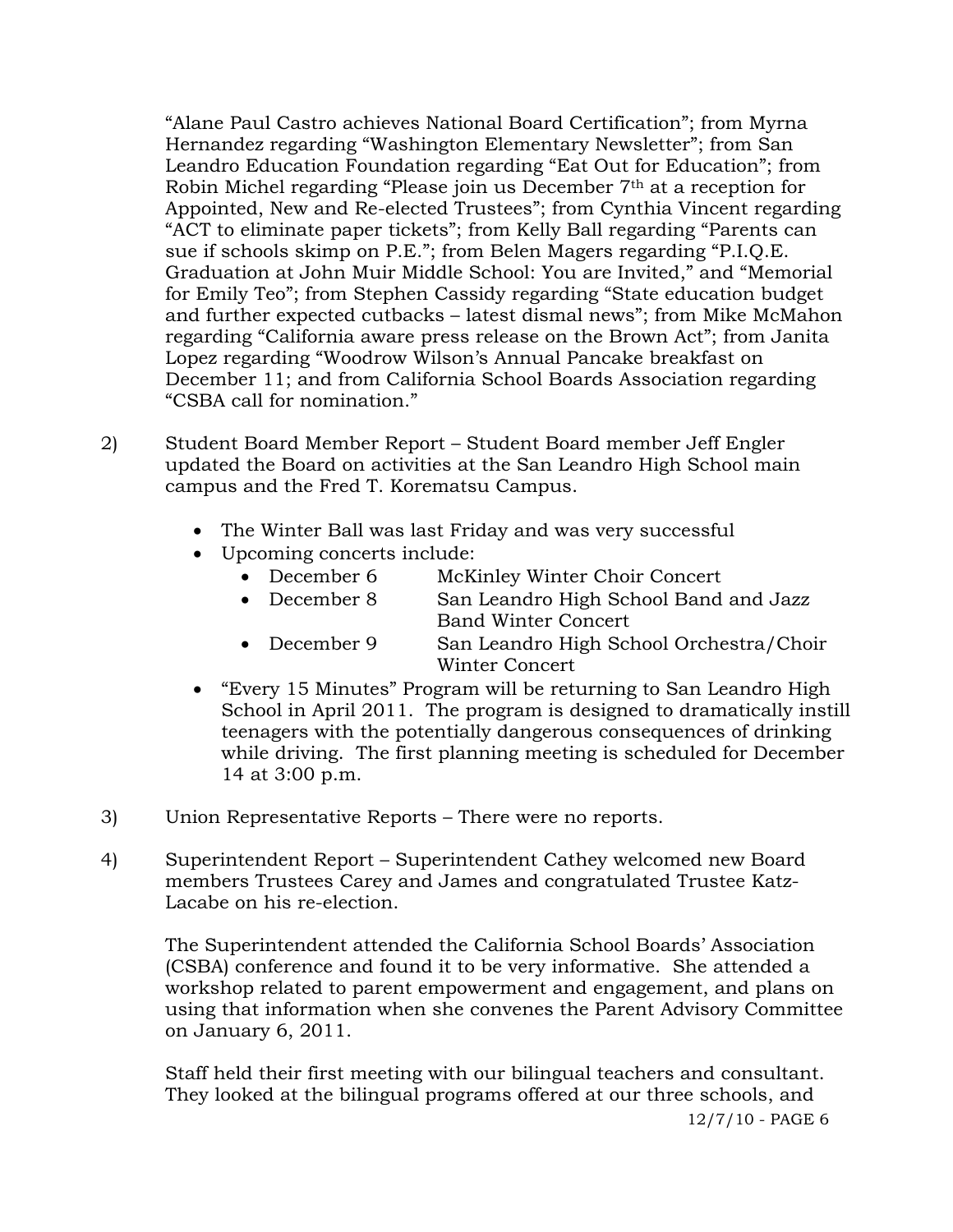discussed changes and agreements to be made to establish more consistency and possibly revamping of the Bilingual Master Plan.

On Thursday, December 9, 3:30 p.m. at John Muir Middle School library. there will be an memorial service/tree planting ceremony for Emily Teo, an 8th grader who recently passed away. Emily was part of the Make-A-Wish program, adding that her cookie recipe won the Otis Spunkmeyer cookie recipe contest.

The Superintendent also announced that she will be attending the Mayor-Elect's Transition Team meeting on behalf of the District on Thursday, December 9.

- 5) Board Committee Reports
	- Curriculum Trustee Mack-Rose reported that the committee met on December 1 and discussed a variety of topics including Grades 4-12 Intensive Intervention Adoption recommendation, and Kindergarten program update, which are being brought forward for consideration tonight. In addition the committee received a Tiered Intervention Update, and discussed research writing across the grades, the homework Board workshop planning (scheduled for the January 18 Board work session), advanced placement physics course of study request and future meeting dates. It was suggested by Trustee Mack-Rose that because of the number of items that were on their agenda, the Curriculum/Policy Committee needs to meet monthly and that protocol recommendations regarding topics referred to committees by the Board needs to be developed.
	- Facilities/Technology Trustee Prola reported that the committee met twice:
		- On November 30 the committee discussed the Notice of Completion (NOC) for the San Leandro High School Fred T. Korematsu Campus, Final Change Order for the Wilson elementary school heating and roofing project, Change Order #5 for the San Leandro High School Arts Education Center, and Change Order #1 for the San Leandro High School Career Technical Education Project, which are being brought forward for consideration tonight. Also, restoring the name for the student center at San Leandro High School and planning of Measure M, including the review of a program management company, were discussed.
		- On December 6 the committee discussed amending the original contract for the painting and lighting project at Garfield and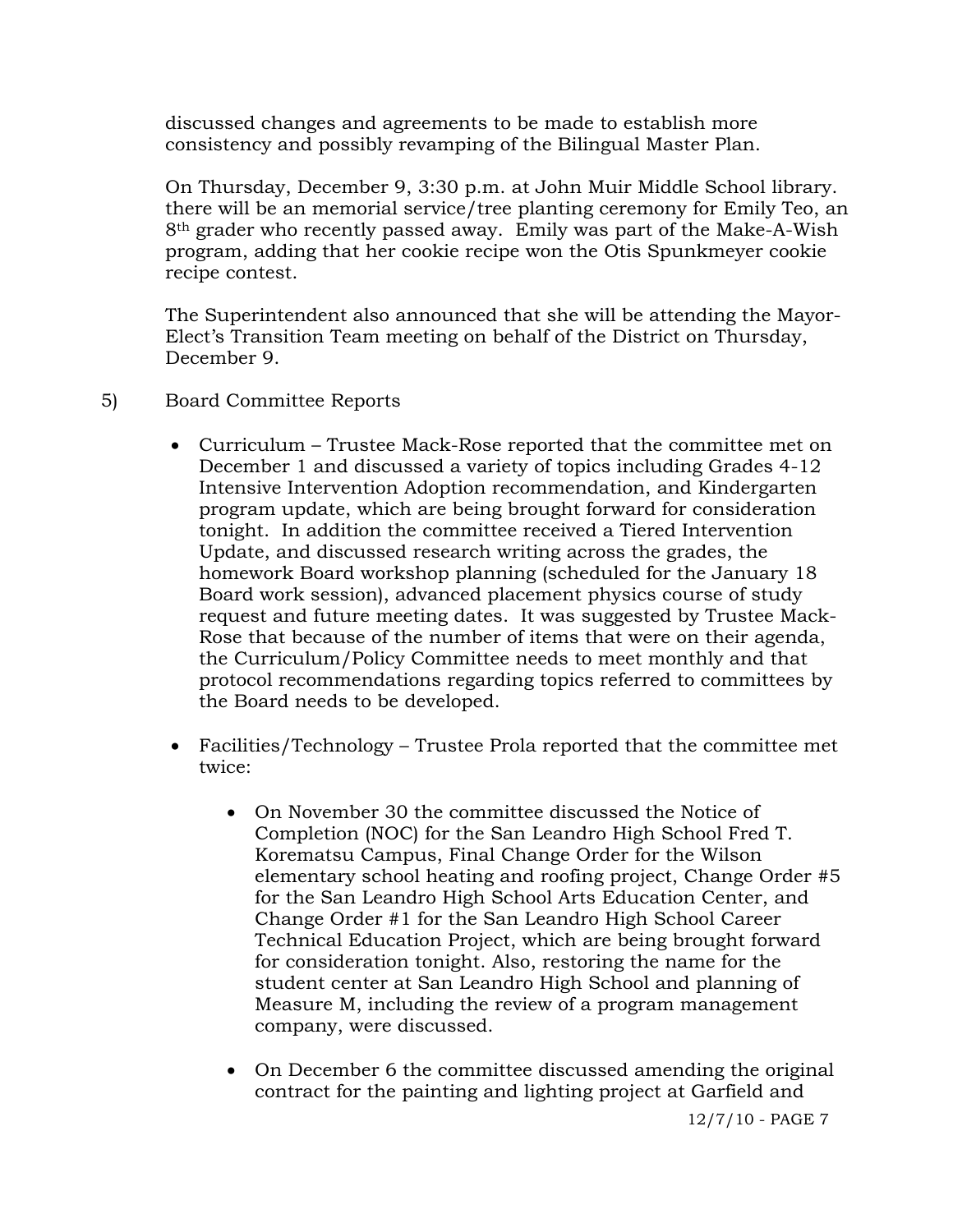Monroe Elementary Schools, Notice of Completion for the Wilson Elementary School Heating and Roofing project, Change Order for the restroom project at Garfield and Monroe Elementary Schools, and continued the discussion and update on the professional contracted related to Measure M.

- 5) Board Representatives' Reports
	- Alameda County School Boards Association Trustee Sullivan reported that the Association met on November 18. Joe Montero, Fiscal Crisis and Management Assistance Team (FGMAT) CEO, provided a presentation on how to avoid fiscal crisis. She asked that the Board save January 20 on their calendars, announcing that plans are in the works to have a dinner and invite Governor-elect Jerry Brown or Tom Torlakson, State Superintendent of Public Education-Elect, to come and speak.
	- Eden Area Regional Occupational Program Trustee Almonte reported that the Governing Board met on December 7 and approved the Annual Independent Auditors Report for the year ending June 30, 2010; and the First Interim Budget Report for 2010-2011.

# **CONSENT ITEMS**

Trustee Prola requested that Consent Item 5.4-C Change Order #1 to the D.L. Falk Construction, Inc. Construction Contract for the San Leandro High School Career Technical Education (CTE) Project be pulled from the consent calendar.

On a motion made by Trustee Sullivan and seconded by Trustee Almonte, the Board approved the remaining consent items by a 7-0-vote.

General Services

| $1.1-C$         | Dannis Woliver Kelley Legal Service Contract                           |
|-----------------|------------------------------------------------------------------------|
| Human Resources |                                                                        |
| $2.1-C$         | Acceptance of Personnel Report                                         |
| $2.2 - C$       | Renewal of Student Teaching Agreements                                 |
| $2.3-C$         | Personnel Clerk Job Description and Position                           |
| $2.4-C$         | Verification of Catastrophic Illness and the Transfer of Leave Credits |

# Educational Services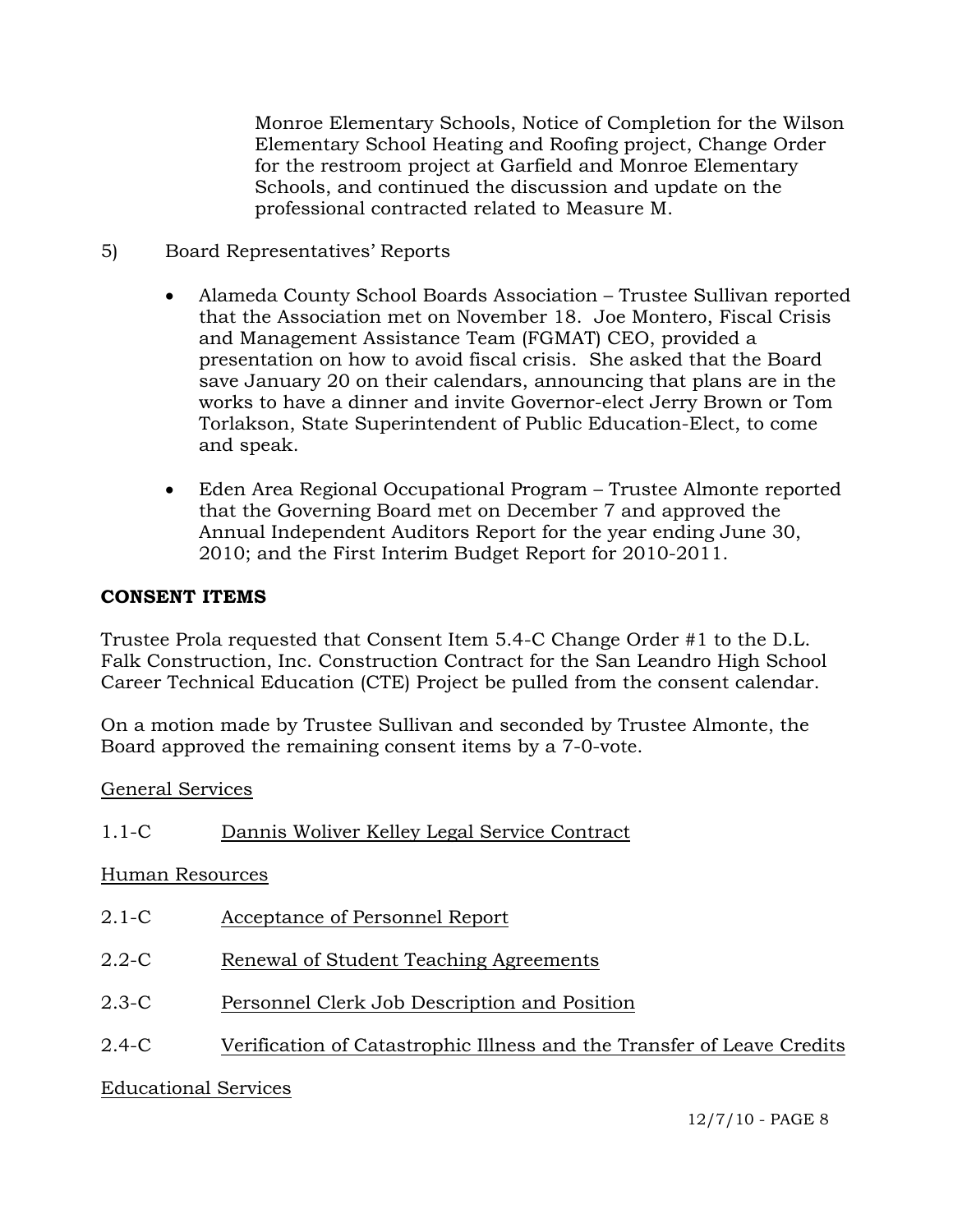- 3.1-C Acceptance of Donations
- 3.2-C Non-Public School/Agency Contract
- 3.3-C Agreement between San Leandro Unified School District and Salzman Associates (I Understand-Tools for Schools) at San Leandro High School Fred T. Korematsu Campus for 2010-2011 School Year
- 3.4-C Proposed Stipulated Expulsion Order for Students E06-10/11, E08- 1011, and E10-01/11

### Business Operations

- 4.1-C Resolution #10-67 to Declare Certain Equipment Surplus and/or Obsolete
- 4.2-C Contract for Financial Advisory Services with Kelling, Northcross & Nobriga (KNN) Public Finance

Facilities and Construction

- 5.1-C Notice of Completion (NOC) for the San Leandro High School Fred T. Korematsu Campus
- 5.2-C Final Change Order #3 to the West Coast Contractors, Inc. Construction Contract for the Wilson Elementary School Heating & Roofing Project
- 5.3-C Change Order #5 to the Zolman Construction & Development, Inc. Construction Contract for the San Leandro High School Arts Education Center (AEC)

### **ITEMS PULLED FROM THE CONSENT CALENDAR**:

### Facilities and Construction

5.4-C Change Order #1to the D. L. Falk Construction, Inc. Construction Contract for the San Leandro High School Career Technical Education (CTE) Project

In response to Trustee Prola's concern that some of the changes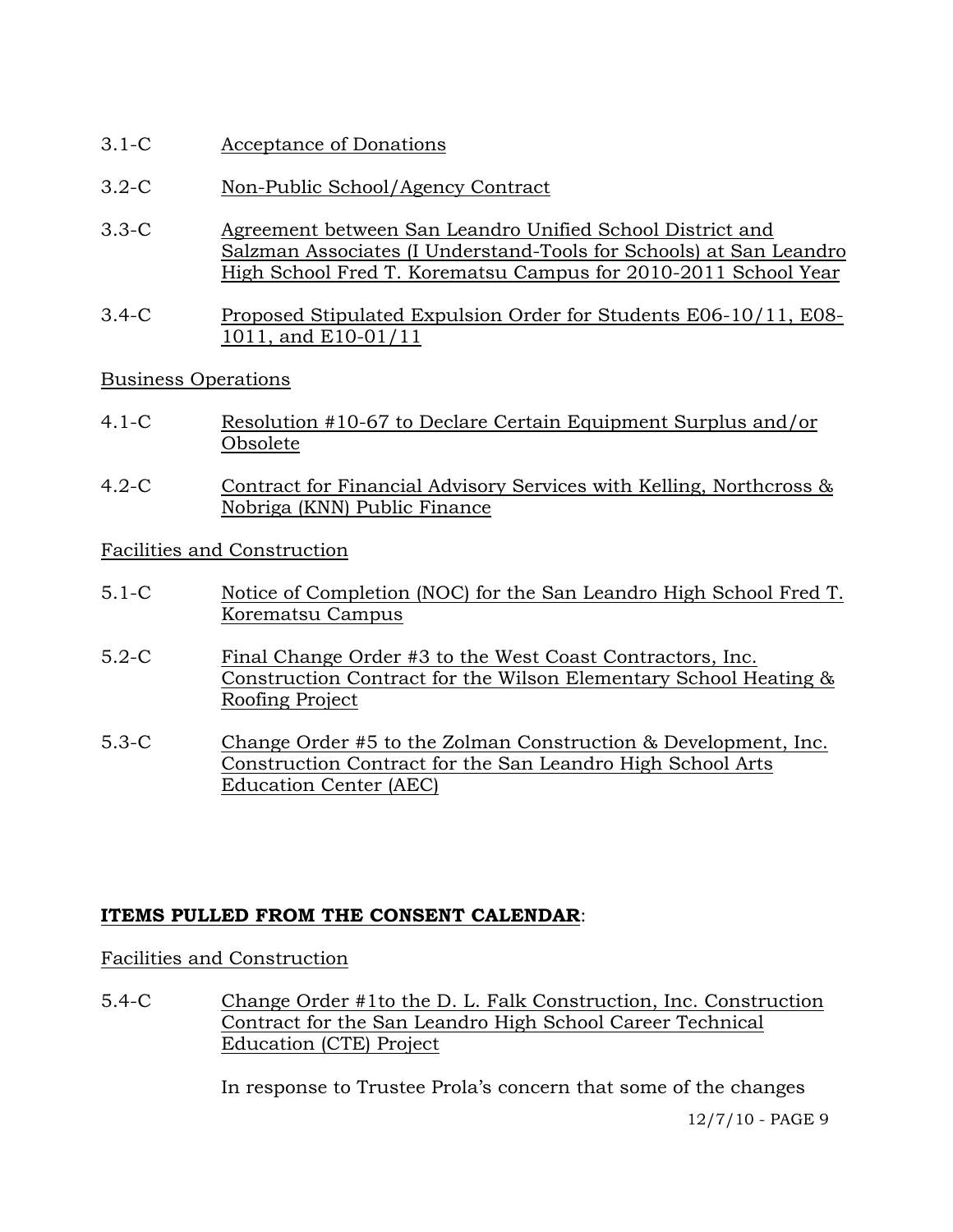such as video tape and cleaning of sewer system, and abandon inplace underground sewer lines discovered should have been part of the original contract, Director of Measure B Mike Murphy provided clarification on some of the reasons these conditions were not anticipated or discovered initially.

On a motion made by Trustee Prola and seconded by Trustee Sullivan, the Board approvedChange Order #1 to the D. L. Falk Construction, Inc. construction contract for the San Leandro High School Career Technical Education (CTE) Project, by a 7-0 vote.

# **ACTION ITEMS**

#### Human Resources

2.1-A Ratification of Tentative Agreement between San Leandro Unified School District and the San Leandro Teachers' Association (SLTA) and Certification of the District's Ability to Meet the Costs of Collective Bargaining Agreement

> Responding to Student Board member Engler's question regarding how restoring one furlough day for the 2010-2011 school year would impact students, Trustee Katz-Lacabe clarified that the school year will be increased by the restoration of one furlough day as an instructional day to the work year over the initial agreement between the District and SLTA.

> On a motion made by Trustee Mack-Rose and seconded by Trustee James, the Board approved the ratification of Tentative Agreement between San Leandro Unified School District and the San Leandro Teachers' Association (SLTA) and Certification of the District's Ability to Meet the Costs of Collective Bargaining Agreement, which will allow for the restoration of one furlough day for the 2010-2011 school year, by a 7-0 vote.

2.2-A Ratification of Tentative Agreement between the San Leandro Unified School District and the California School Employees' Association (CSEA) and Certification of the District's Ability to Meet the Costs of Collective Bargaining Agreement

> On a motion made by Trustee Prola and seconded by Trustee Almonte, the Board approved the ratification of Ratification of Tentative Agreement between the San Leandro Unified School District and the California School Employees' Association (CSEA) and Certification of the District's Ability to Meet the Costs of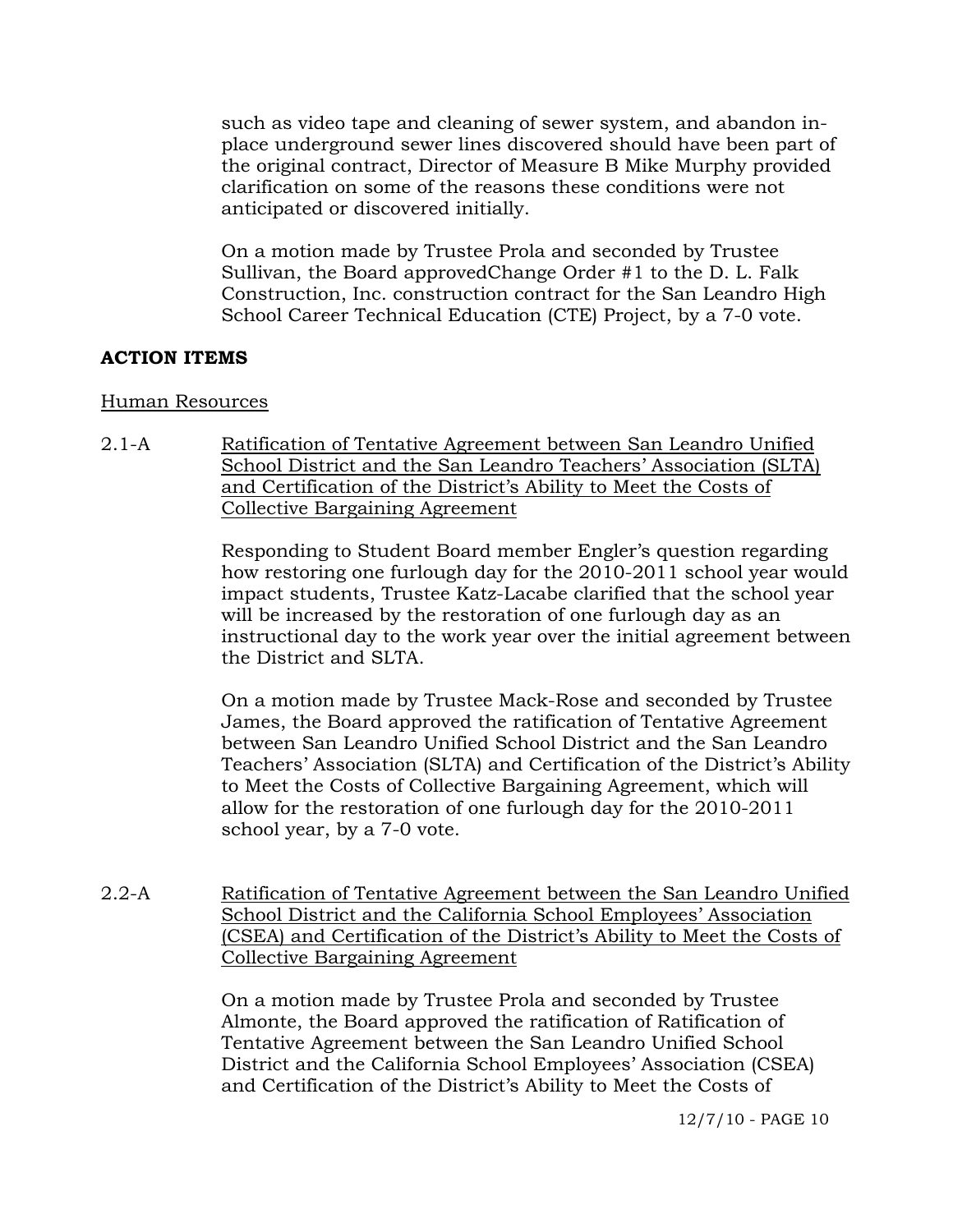Collective Bargaining Agreement, which will allow for the restoration of one furlough day for the 2010-11 school year, by a 7-0 vote.

2.3-A Agreement between the San Leandro Unified School District and the San Leandro Management Association (SLMA)

> On a motion made by Trustee Carey and seconded by Trustee James, the Board approved the agreement between the San Leandro Unified School District and the San leandro Management Association, which will allow for the restoration of one furlough day for the 2010-11 school year, by a 7-0 vote.

### **CONFERENCE ITEMS**

### Educational Services

# 3.1-CF Grades 4-12 Intensive Intervention Instructional Materials Adoption

The Board discussed and considered adopting grades 4-12 Intensive Intervention Instructional Materials.

Interim Assistant Superintendent Debbie Wong explained that as part of the District's Program Improvement Plan, staff implemented "Tiered Intervention," or the "Pyramid of Intervention," a system designed to improve learning outcomes for all students and address the needs of students who are more than 2 years below grade level in reading. Through a committee process, it was decided to adopt three different textbooks for each grade span: Grades 4/5; middle schools, and the high schools, as part of completing the tiered intervention pyramid. The Board Curriculum Committee met and is recommending the adoption of the following three intensive intervention instructional materials:

- *Elementary:* Hampton Brown's *Inside* for 4th-5th Intensive Intervention. Level A for 4th-5th and Level B for 5th
- *Middle School:* Cambium Learning's *Language*! For 6th-8th Intensive Intervention ( Entry Level A is 0-2.5 and Level C is 3- 5 Grade level)
- *High School:* Hampton Brown's *Edge* is recommended for 9-12 levels A-B 9th-10th, A-B-C 11th-12th

Trustee James thanked staff and Trustee Mack-Rose for mentioning the committee work and the importance of stakeholders being brought into the conversation.

On a motion made by Trustee Prola and seconded by Trustee Carey,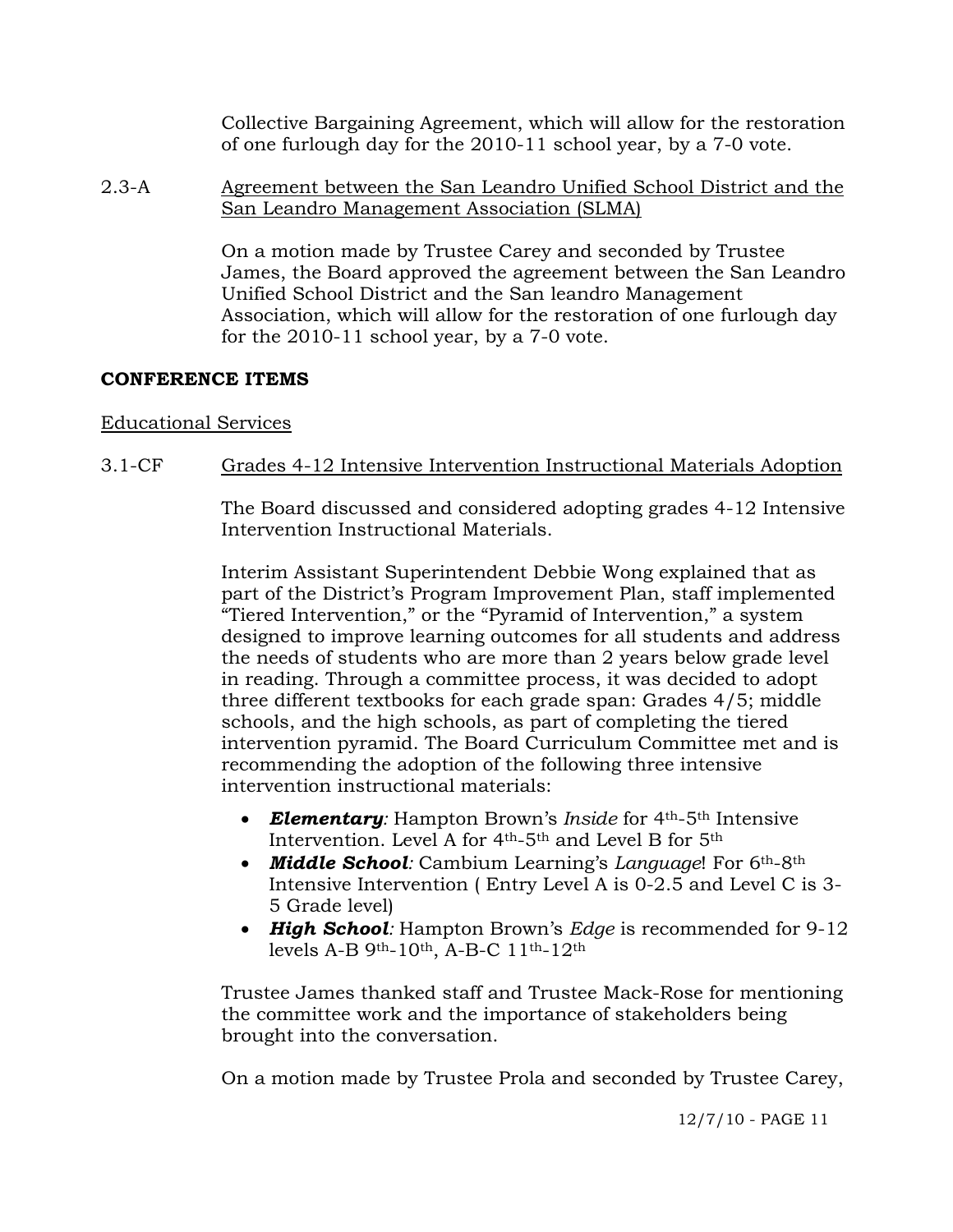the Board adopted grades 4-12 Intensive Intervention Instructional materials, by a 7-0 vote.

3.2-CF Discussion and Next Steps Regarding the Kindergarten Schedule for 2011-2012

> The Board discussed and considered postponing the Kindergarten Task Force work as it relates to extended day Kindergarten for the 2011-2012 school year.

> Interim Assistant Superintendent Debbie Wong explained that last year, when looking at changing schedules at the elementary level, the Board agreed to eliminate staggered reading in grades 1-3 in order to have dedicated intervention time called *Reading Academy*, and to reconvene a Kindergarten Task Force in 2010-11 to explore alternative schedule changes for 2011-12 implementation.

Since that time, there have been several things prompting whether it would be better to leave the current staggered schedule for 2011- 2012, and postpone the Kindergarten Task Force for this year. Major areas included:

- Kindergarten Readiness Act of 2010: changes the Kindergarten entry age from 5 years old by December 2nd to 5 years old by September 1st in a three-year phase-in process
- K-5 teachers are implementing a brand new tiered intervention system along with new ELA assessments and new curriculum (Reading Academy
- Class size increases

A brief discussion ensued with Trustee Prola stating that she would rather not postpone, as the decision to extend the Kindergarten day plan this year with implementation in 2011-12 had already been agreed upon. In light of all of the changes, however, the Board agreed to postpone reconvening the task force this year, and that the Kindergarten Task Force would reconvene in the 2011-12 school year to begin planning and developing an alternative schedule and transitional Kindergarten for implementation in 2012-13.

On a motion made by Trustee Mack-Rose and seconded by Trustee James, the Board agreed postponing the Kindergarten Task Force work as it relates to extended day Kindergarten for the 2011-2012 school year, by a 6-1 vote. Trustee Prola voting no.

### **REORGANIZATION OF THE BOARD**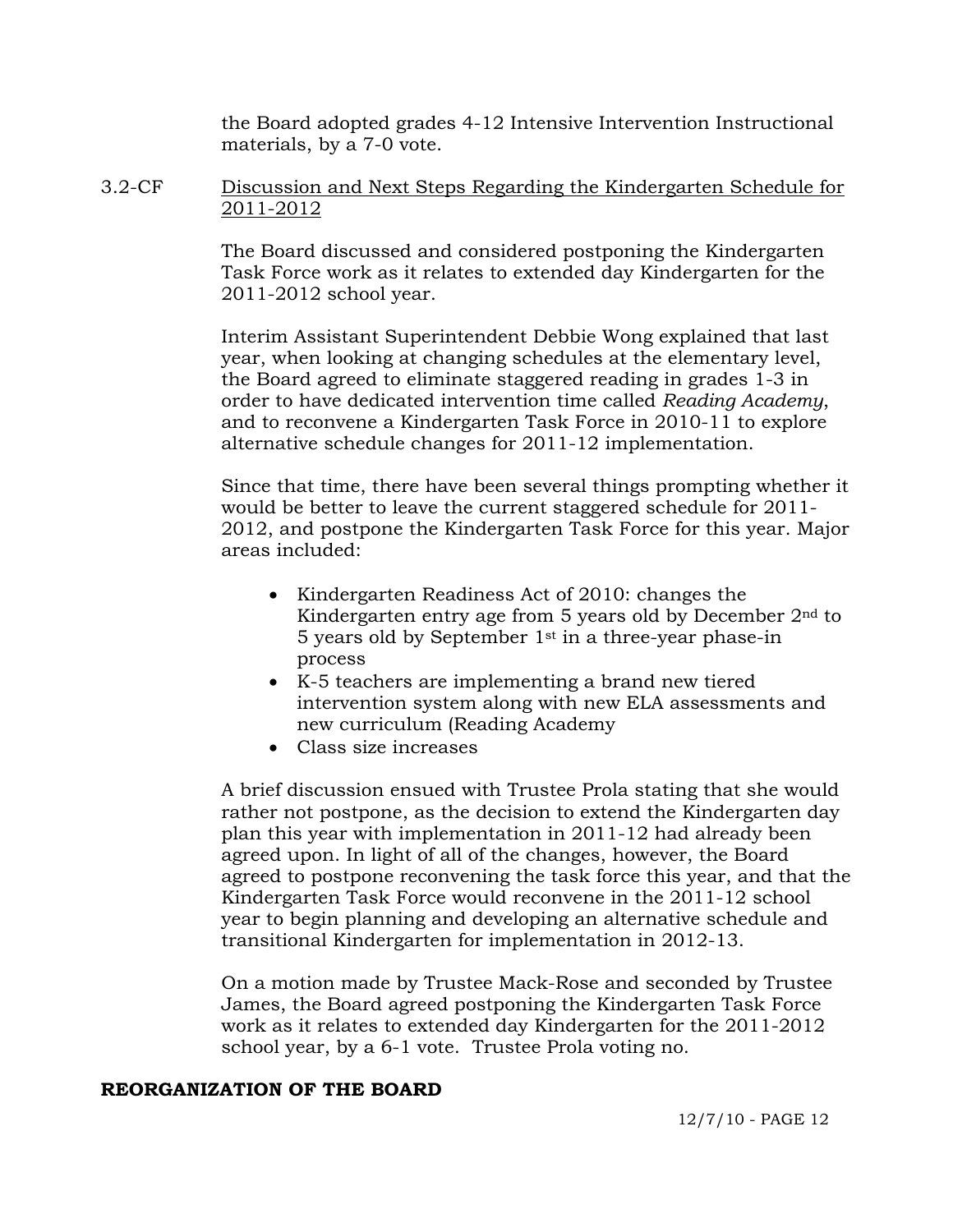# Election of President of the Board of Education for 2010-2011

Trustee Prola nominated Morgan Mack-Rose for the office of President.

Ballots were disturbed, collected and votes were read. Trustee Mack-Rose was unanimously elected to the office of President of the Board of Education for the 2010-2011 school year.

### Election of Vice President of the Board of Education for 2010-2011

Trustee Mack-Rose nominated Trustee Prola for the office Vice President.

Ballots were distributed, collected and votes were read. Trustee Prola was unanimously elected to the office of Vice-President of the Board of Education for the 2010-2011 school year.

### Election of Clerk of the Board of Education for 2010-2011

Trustee James nominated Trustee Almonte for the office of Clerk.

Ballots were distributed, collected and votes were ready. Trustee Almonte was unanimously elected to the office of Clerk of the Board of Education for the 2010-2011 school year.

### **ADDITIONAL SUGGESTIONS AND COMMENTS FROM BOARD MEMBERS**

Following the election, Trustee Mack-Rose assumed her new role as President and asked for any additional suggestions and comments from Board members.

- Trustee Sullivan congratulated the new officers and Board trustees. She commended Trustee Katz-Lacabe for his service as President for that past two years.
- Trustee Almonte congratulated and welcomed the new Board members, and recognized outgoing Board President Trustee Katz-Lacabe for his service in that capacity.

Trustee Almonte reported that he attended the following workshops at the recent CSBA Conference: Board President workshop, Creating Safer Schools for LGBT Students, Promoting Student Nutrition Advisory Councils, Dashboard for School Governance, and Securing Sustainable Funding for After School Programs, commenting that overall he gained new knowledge and perspectives that will guide him through his term as a school board member.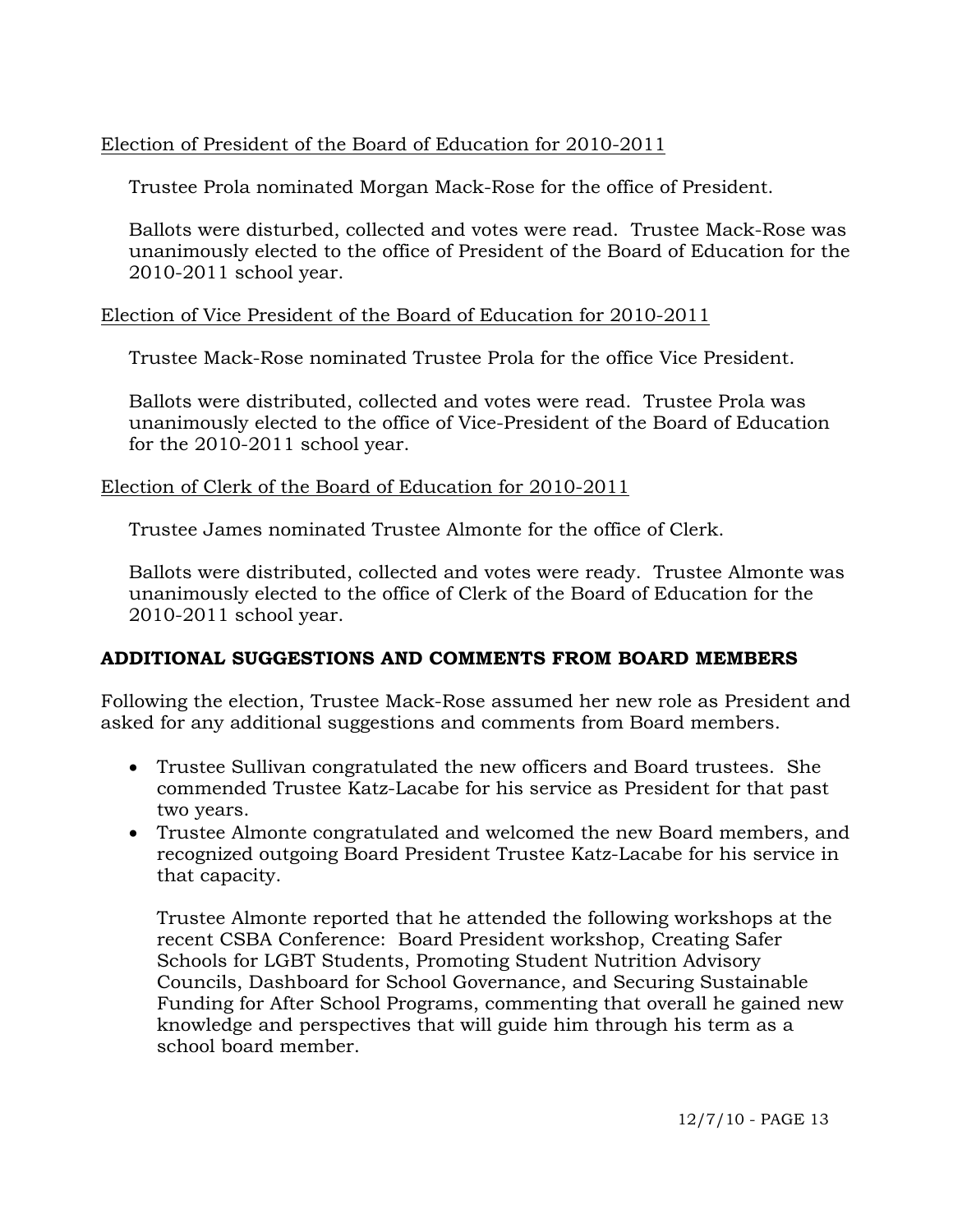Trustee Katz-Lacabe welcomed the new Board trustees and congratulated the new officers, commenting that it was a pleasure serving as President and stating that he is very optimistic about the future of the Board and City continuing to work together for the betterment of the community.

Trustee Katz-Lacabe asked that the meeting be adjourned in memory of Emily Tao.

- Trustee Carey congratulated the new Board officers. He thanked the members for making this transition as a new trustee a smooth one and thanked the Superintendent and staff for providing him with pertinent information, adding that he was looking forward to serving on the Board.
- Trustee James thanked the Board, the Superintendent and District staff for being welcoming, and informative, thus bridging the gap between being an observer and a participant. He commented that Trustee Carey and he attended the New Board Member workshop at the CSBA conference.
- Trustee Prola commented that as the District's CSBA delegate, she attended the Alameda County/Contra Costa County breakfast meeting at the conference where she learned that there were a number of districts who received less than positive certifications and was pleased that San Leandro Unified was not one of them. She also attended a session where Pedro Noguera, a leading urban sociologist, spoke about students, particularly minority students, who are falling through the educational cracks. She hoped that in the upcoming months the Board would embark on some serious discussions about what we can do to benefit our students (particularly at the high school level), who are experiencing similar issues.

Trustee Prola offered a suggestion that when the Board meeting agendas are particularly full, presentations be limited to one per meeting.

 Trustee Mack-Rose commended Trustee Katz-Lacabe on his service as Board President and welcomed the new Board Trustees. She thanked everyone for their confidence and support in electing her as President, adding that as Board President, it will be her goal to facilitate meetings that are efficient, productive and respectful.

She commented that she will be working with the Superintendent to develop a comprehensive Board training plan for the year, and that in January she is planning on agendizing a review of the Board protocols.

Trustee Mack-Rose reported that all the committee requests have been turned in, and she will be announcing the assignments at the Special meeting on December 14. In the meantime, at her request, Trustee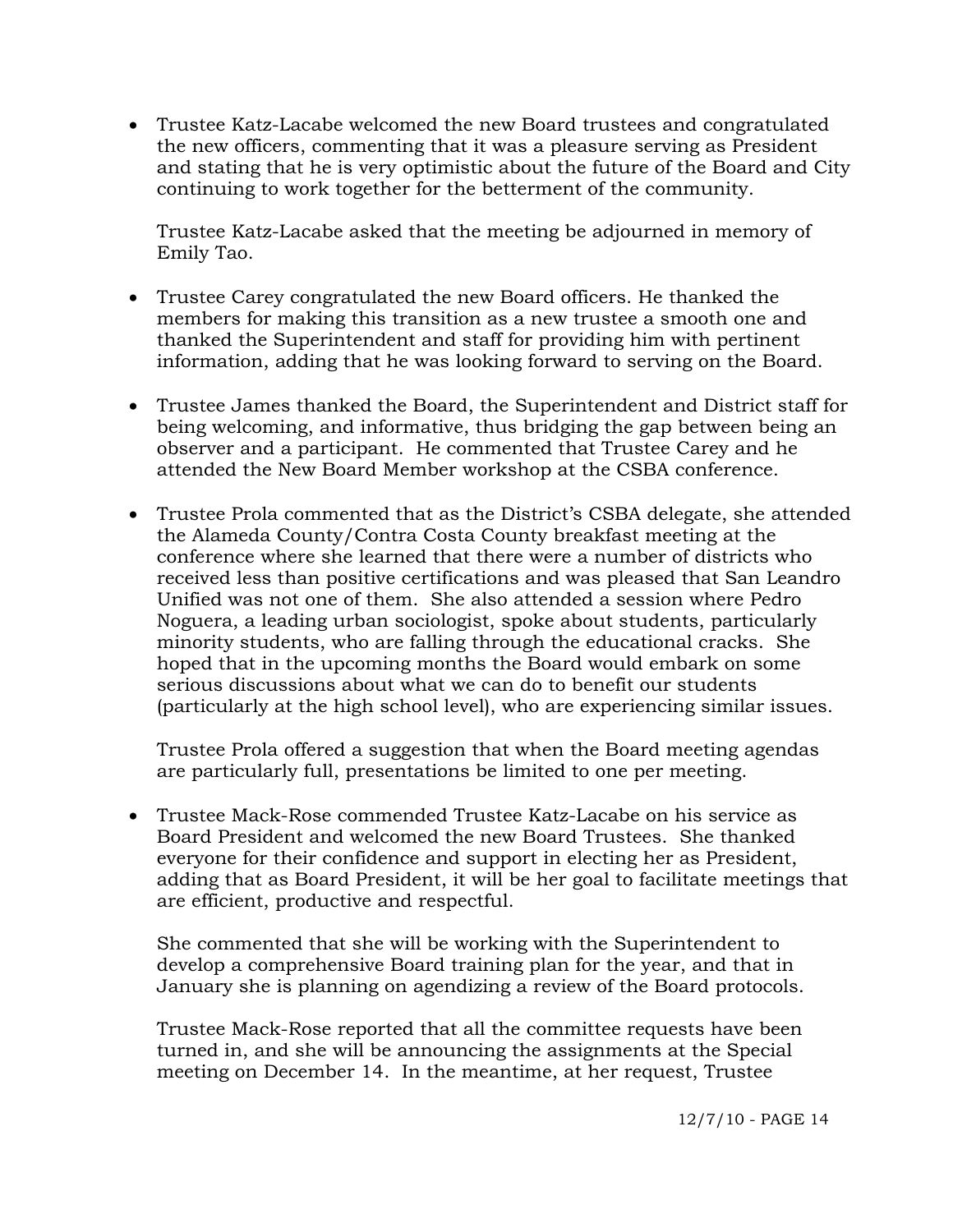Sullivan volunteered, to attend the Finance committee meeting tomorrow, December 8, at 5 p.m.

At 9:17 p.m., the Board recessed into closed session.

### **ANNOUNCEMENT**

#### **Future Board of Education Meetings**

Special Meeting – December 14, 2010 - 1st Interim Regular Meeting – January 11, 2011  **Tentative Work Session – January 18, 2011**  Regular Meeting – January 25, 2011 Regular Meeting – February 8, 2011  **Tentative Work Session – February 15, 2011**  Regular Meeting – March 1, 2011  **Tentative Work Session – March 8, 2011**  Regular Meeting – March 15, 2011 Regular Meeting – April 5, 2011 Regular Meeting – April 19, 2011 Regular Meeting – May 3, 2011  **Tentative Work Session – May 10, 2011**  Regular Meeting – May 17, 2011 Regular Meeting – June 7, 2011 Regular Meeting – June 21, 2011 Special Meeting – June 28, 2011 – Adoption Budget